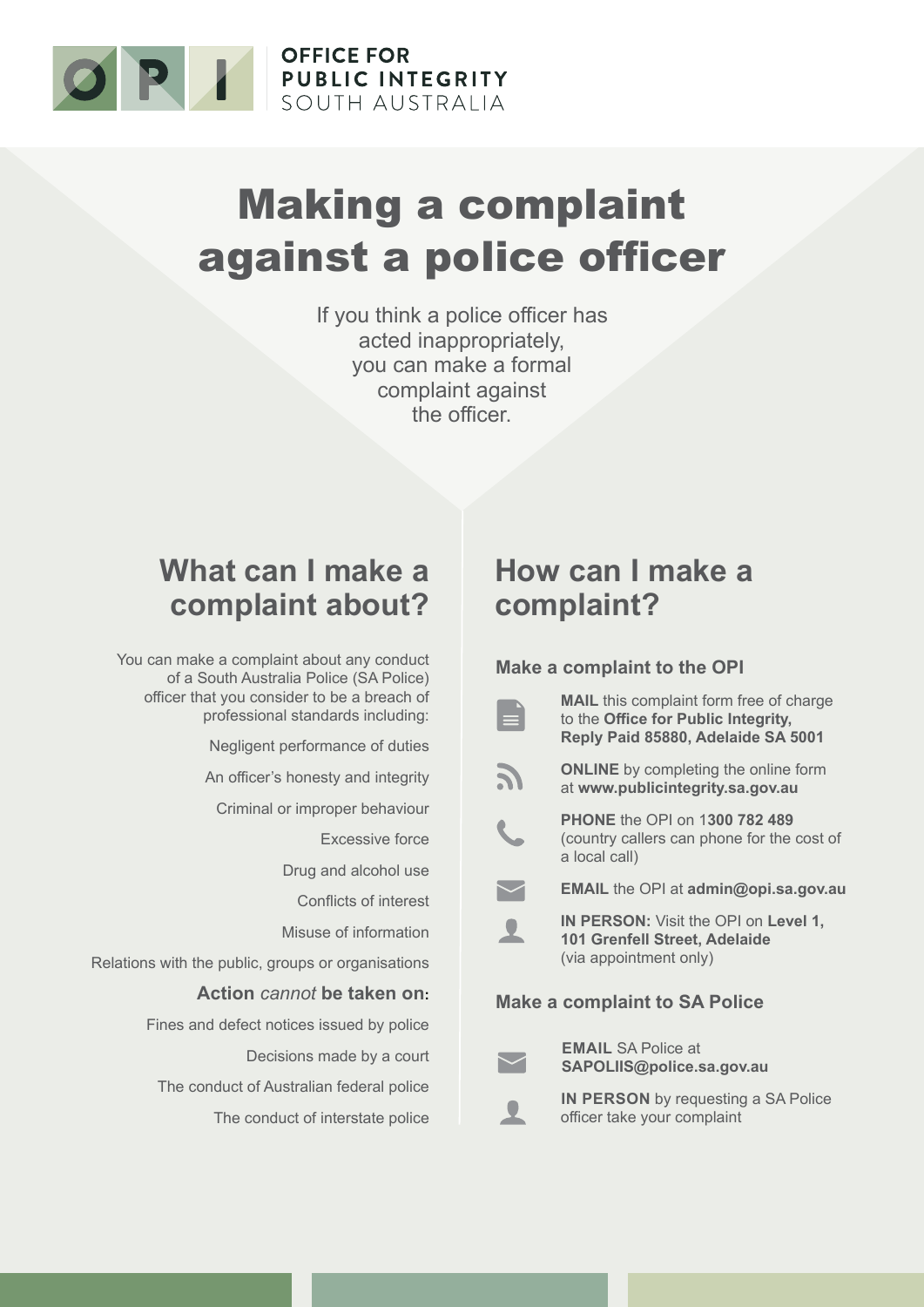

### **What will happen to my complaint?**

Your complaint will be referred to the Internal Investigation Section (IIS) of SA Police, unless it is referred to the Independent Commission Against Corruption (ICAC).

Complaints referred to IIS are subject to oversight by the OPI.

The IIS will assess your complaint to determine the most appropriate action.

#### **That action may include:**

A full investigation

A management resolution process

No further action

If the OPI disagrees with the action recommended in an IIS assessment, the OPI can reassess the complaint and IIS will proceed according to the OPI's assessment.

### **How will I know the outcome of my complaint?**

If your complaint is referred to the ICAC by the OPI, the ICAC will advise you of the outcome.

If your complaint is being managed by the IIS, the IIS will advise you of any outcome from the assessment or investigation of your complaint.

**All queries regarding complaints that are being managed by the IIS must be made to the IIS. The OPI will not be able to update and advise you on matters that are with the IIS.**

The scheme governing the making and management of complaints about SA Police is governed by the *Police Complaints and Discipline Act 2016.*

#### **More information**

COMPLAINTS LINE 1300 782 489 *Cost of a local call for country callers*

GPO BOX 11066 ADELAIDE SA 5000

*The information contained in this document is for general information only and does not constitute legal advice.*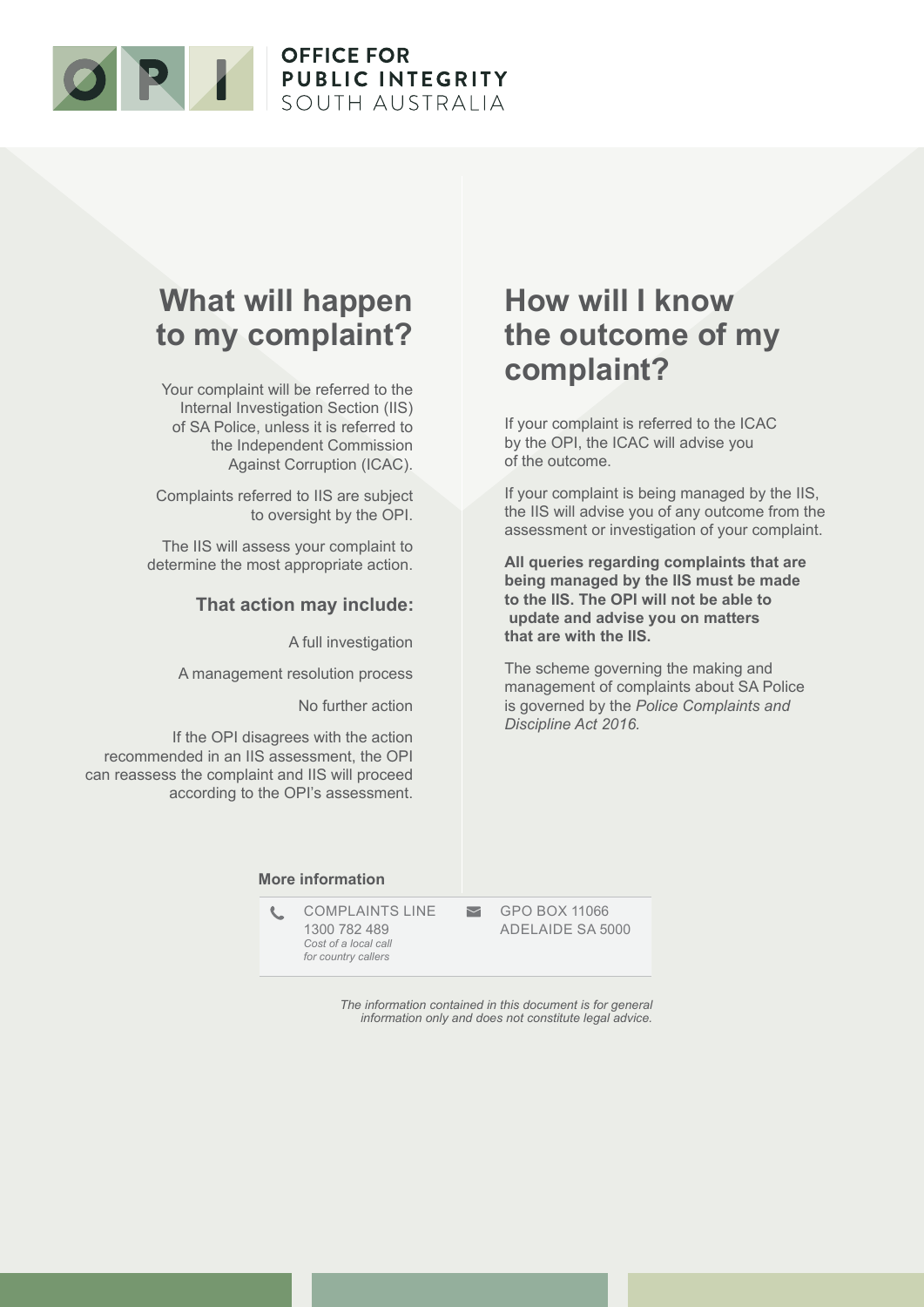## **Your complaint about police**

|                                  |                             | Please provide your details:                                                                                                 |
|----------------------------------|-----------------------------|------------------------------------------------------------------------------------------------------------------------------|
| <b>TITLE</b>                     | <b>GIVEN NAMES</b>          | <b>SURNAME</b>                                                                                                               |
|                                  |                             |                                                                                                                              |
| DATE OF BIRTH                    |                             | PERSONAL EMAIL ADDRESS                                                                                                       |
|                                  |                             |                                                                                                                              |
| PERSONAL STREET ADDRESS          |                             | PERSONAL TELEPHONE NUMBER                                                                                                    |
|                                  |                             |                                                                                                                              |
|                                  |                             | Can I make my complaint anonymously?                                                                                         |
|                                  |                             | Yes, however we will be unable to follow up with you for<br>further information or inform you of the outcome.                |
|                                  |                             |                                                                                                                              |
|                                  |                             | What are the names and details of the police                                                                                 |
|                                  |                             | officers about whom you wish to make a complaint?<br>If you do not know, enter "not known".                                  |
|                                  |                             | Attach additional sheets to this document if required.                                                                       |
|                                  | <b>FIRST POLICE OFFICER</b> | <b>SECOND POLICE OFFICER</b><br>THIRD POLICE OFFICER                                                                         |
| <b>NAME</b>                      |                             |                                                                                                                              |
| <b>RANK</b>                      |                             |                                                                                                                              |
| BADGE NO.                        |                             |                                                                                                                              |
| <b>STATION</b>                   |                             |                                                                                                                              |
| CAR NO./REGO.                    |                             |                                                                                                                              |
|                                  |                             |                                                                                                                              |
| IN UNIFORM?                      | <b>YES</b><br><b>NO</b>     | <b>YES</b><br><b>YES</b><br><b>NO</b><br><b>NO</b>                                                                           |
| AGE (APPROX.)                    |                             |                                                                                                                              |
| <b>GENDER</b>                    |                             |                                                                                                                              |
| APPEARANCE                       |                             |                                                                                                                              |
|                                  |                             | It is an offence under the Police Complaints and Discipline Act 2016 to make a false or misleading statement in a complaint. |
|                                  |                             | When did the conduct occur?                                                                                                  |
|                                  |                             | If you do not know, enter 'not known' or an approximate date.                                                                |
| <b>DATE</b>                      |                             | <b>TIME</b>                                                                                                                  |
|                                  |                             |                                                                                                                              |
|                                  |                             | Where did the conduct occur?                                                                                                 |
| <b>LOCATION / STREET ADDRESS</b> |                             | Street name, suburb, landmark.<br>OTHER DETAILS (LANDMARKS)                                                                  |
|                                  |                             |                                                                                                                              |
|                                  |                             |                                                                                                                              |